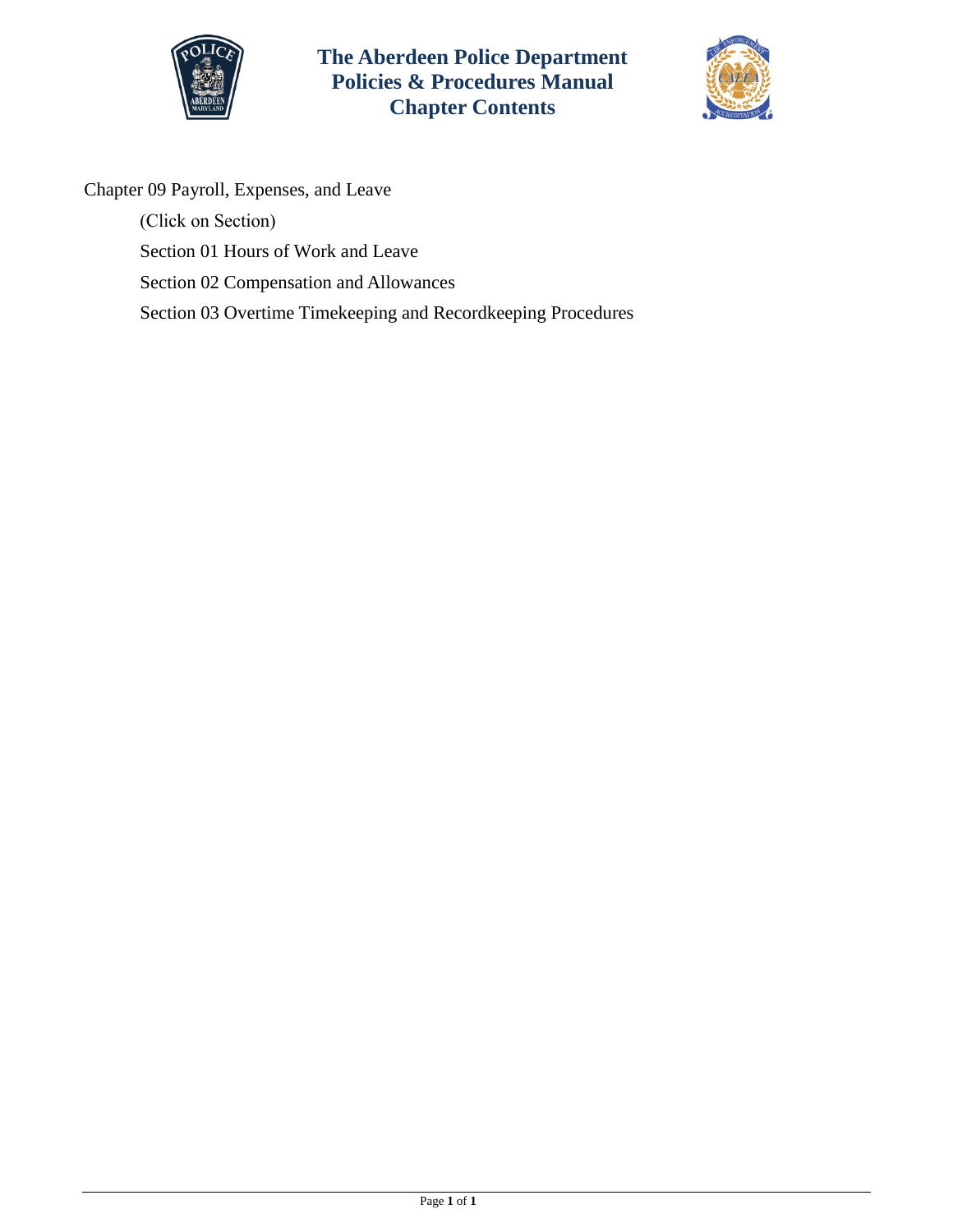



<span id="page-1-0"></span>

|  | Chapter 09 Payroll, Expenses, and Leave |
|--|-----------------------------------------|
|  | Section 01 Hours of Work and Leave      |

GO 20-018, 074/08/2020 Supersedes GO 19-007

# **A. Policy**

- 1. The Aberdeen Police Department will keep its offices open during regularly scheduled hours unless extreme inclement weather or other emergency necessitates the curtailment of all but essential services.
- 2. When City of Aberdeen offices are open, all employees are expected to come to work or remain at work until officially released.
- 3. Department personnel will be assigned duty hours that reflect the needs of the Department.

## **B. Hours of Work**

- 1. Work schedules may vary by Division, Section, and Unit.
- 2. Regular duty hours will consist of 8 hours per shift.
- 3. Patrol duty hours will consist of 12 hours per shift.

#### **C. Scheduling Hours of Work**

- 1. Supervisors or their designees have the authority to modify daily work schedules of personnel assigned to their sections.
- 2. Supervisors shall schedule regular leave and annual leave so that sufficient personnel are available for adequate patrol, communications, and administrative coverage. (41.1.1f)
- 3. Exceptions to the regularly scheduled shifts.
	- a. Supervisors may be compelled to lengthen the duty period during emergency conditions caused by disasters, riots, publicized trials, strikes, and other critical incidents.
	- b. The Chief of Police may extend patrol shifts, temporarily, according to the needs of the Department.
- 4. All off-duty Police Officers and Police Communications Officers are subject to recall.
	- a. Employees, generally, are permitted unrestricted movement and activity, but may in some circumstances be required to leave word at their homes or with their supervisors as to where they may be reached.
	- b. Only those personnel summoned to duty will be compensated.

#### **D. Maximum Hours of Work**

- 1. Employees may work no more than 16 consecutive hours of any combination of a Regular Shift, Overtime, and Outside Employment, regardless of duty status the next day.
- 2. After working 16 consecutive hours of any combination of a Regular Shift, Overtime, or Outside Employment, employees must have 8 continuous off-duty hours immediately prior to returning to duty.
- 3. Employees must have 8 continuous off-duty hours from Regular Shift, Overtime, or Outside Employment in any 24-hour period.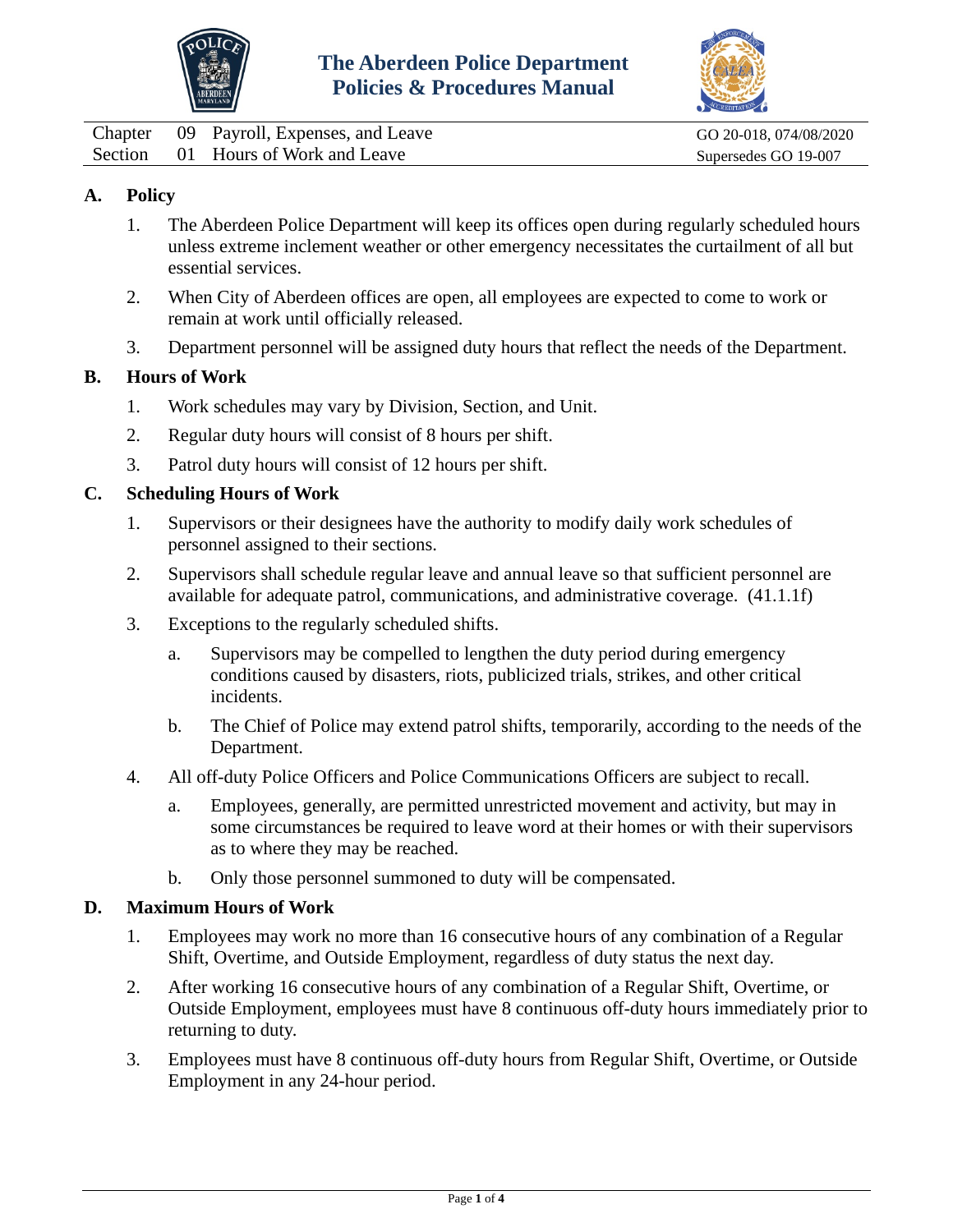



Chapter 09 Payroll, Expenses, and Leave GO 20-018, 074/08/2020<br>
Section 01 Hours of Work and Leave Supersedes GO 19-007 01 Hours of Work and Leave Supersedes GO 19-007

# **E. Requesting Changes in Work Hours**

- 1. Employees shall request any schedule changes in advance, on a Form 37 or through email, whichever is the supervisor's preference.
- 2. Supervisors are responsible to approve or deny schedule change requests.

### **F. Requesting Time Off**

- 1. Employees shall submit to their supervisors Form 47 Request for Leave for approval before taking planned leave.
- 2. Supervisors are responsible to approve or deny Leave Requests and to adjust work schedules, accordingly, unless an officer requests to be absent from duty for 7 or more consecutive days.
- 3. The Division Commander's approval is required for an Officer's request to be absent from duty for 7 or more consecutive days.
- 4. Employees shall submit written requests as soon as practical if an emergency situation occurs.

#### **G. Meal Periods**

- 1. Consistent with available manpower and the need to maintain police services, police officers are permitted a maximum of thirty minutes during each work shift to take meals.
- 2. During meal times, officers shall remain on active status, available for immediate recall.

## **H. Pay Period**

- 1. The City of Aberdeen has 26 fourteen-day pay periods during the calendar year.
- 2. Each pay period will commence on Sunday and end on Saturday.
- 3. Employees shall receive their bi-weekly pay checks on Thursday, except that if Thursday is a holiday, employees shall receive their pay checks on the same day as other City employees receive pay checks.

#### **I. Leave**

- 1. Holiday Leave (22.1.2b)
	- a. Administrative employees are entitled to leave in observance of the following holidays:
		- 1) New Year's Day
		- 2) Martin Luther King's Birthday
		- 3) Presidents Day
		- 4) Good Friday
		- 5) Memorial Day
		- 6) Independence Day
- 7) Labor Day
- 8) Veterans Day
- 9) Thanksgiving Day
- 10) American Indian Heritage Day
- 11) Christmas Day
- b. Shift Patrol Officers and Police Communications Officers are entitled to 15 leave days during which holiday leave is consolidated into the duty schedule.
- 2. Personal Leave (22.1.2a)
	- a. Full-time employees shall be entitled to four days personal leave during each fiscal year.
	- b. Personal leave may be taken in not less than four-hour increments.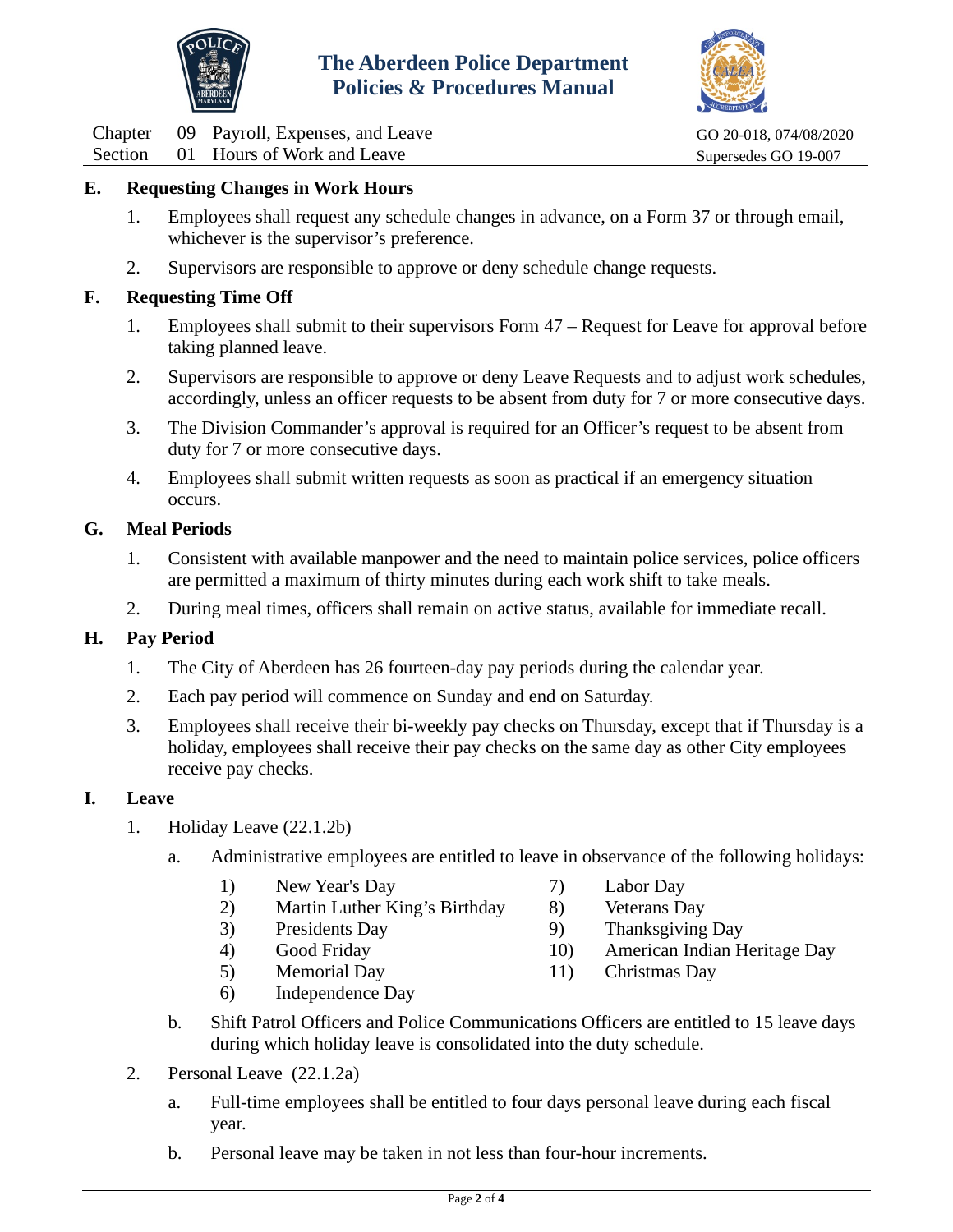



|                    |                |                                                                                                                                                                                                                                                                                                                                                            | CCREDITATION                                   |
|--------------------|----------------|------------------------------------------------------------------------------------------------------------------------------------------------------------------------------------------------------------------------------------------------------------------------------------------------------------------------------------------------------------|------------------------------------------------|
| Chapter<br>Section | 09<br>01       | Payroll, Expenses, and Leave<br>Hours of Work and Leave                                                                                                                                                                                                                                                                                                    | GO 20-018, 074/08/2020<br>Supersedes GO 19-007 |
|                    | c.             | Employees shall forfeit any unused personal leave at the end of the calendar year<br>(January 1 through December 31).                                                                                                                                                                                                                                      |                                                |
|                    | d.             | Employees shall request permission from their supervisors to take personal leave.                                                                                                                                                                                                                                                                          |                                                |
|                    | e.             | Upon termination of employment, an employee's unused personal leave shall be<br>forfeited.                                                                                                                                                                                                                                                                 |                                                |
| 3.                 |                | Compensatory Time (Comp Time)                                                                                                                                                                                                                                                                                                                              |                                                |
|                    | a.             | Comp Time may be earned according to the City of Aberdeen Personnel Policy Manual.                                                                                                                                                                                                                                                                         |                                                |
|                    | b.             | An employee who has accumulated more than 40 hours of comp time leave shall use<br>comp time leave before using any other leave.                                                                                                                                                                                                                           |                                                |
|                    | $\mathbf{c}$ . | Employees shall not be allowed to accumulate more than 40 hours of comp time.                                                                                                                                                                                                                                                                              |                                                |
|                    | d.             | Employees shall be paid over-time when employees have 40 hours of comp time.                                                                                                                                                                                                                                                                               |                                                |
| $\overline{4}$ .   |                | <b>Military Leave</b>                                                                                                                                                                                                                                                                                                                                      |                                                |
|                    | a.             | Any employee who is a member of the National Guard or any military reserve<br>component of the armed forces shall be entitled to a leave of absence from her/his<br>duties for military training, of not more than fifteen working days annually, without<br>loss of pay or charge against her/his leave credits. (See Chapter 4.11, and Chapter<br>15.02) |                                                |
| 5.                 |                | Vacation Leave (22.1.2d)                                                                                                                                                                                                                                                                                                                                   |                                                |
|                    | a.             | All employees shall accrue vacation leave according to the City of Aberdeen Personnel<br>Policy Manual.                                                                                                                                                                                                                                                    |                                                |
|                    | b.             | Employees requesting pre-planned vacation should submit their requests for leave by<br>January 30 of each calendar year.                                                                                                                                                                                                                                   |                                                |
| 6.                 |                | Leave of Absence without Pay                                                                                                                                                                                                                                                                                                                               |                                                |
|                    | a.             | An employee must request a Leave of Absence without Pay to his/her supervisor<br>through the chain of command.                                                                                                                                                                                                                                             |                                                |
|                    | $\mathbf{b}$ . | The Chief of Police may send the City Manager the request if the leave appears to be<br>mandatory, e.g. active service in the armed forces (other than normal reserve and<br>National Guard training), line-of-duty injury when paid leave has been exhausted, or<br>temporary incapacitation due to physical or mental illness.                           |                                                |
|                    | c.             | An employee on Leave of Absence without Pay will not use vacation or sick leave until<br>the employee returns to full-time work status.                                                                                                                                                                                                                    |                                                |
| 7.                 |                | The following types of leave are described in the City of Aberdeen Personnel Policy Manual:                                                                                                                                                                                                                                                                |                                                |
|                    | a.             | <b>Bereavement Leave;</b>                                                                                                                                                                                                                                                                                                                                  |                                                |
|                    | b.             | Maternity Leave;                                                                                                                                                                                                                                                                                                                                           |                                                |
|                    | $\mathbf{c}$ . | Family & Medical Leave (FMLA); and                                                                                                                                                                                                                                                                                                                         |                                                |
|                    | d.             | Sick leave. $(22.1.2c)$                                                                                                                                                                                                                                                                                                                                    |                                                |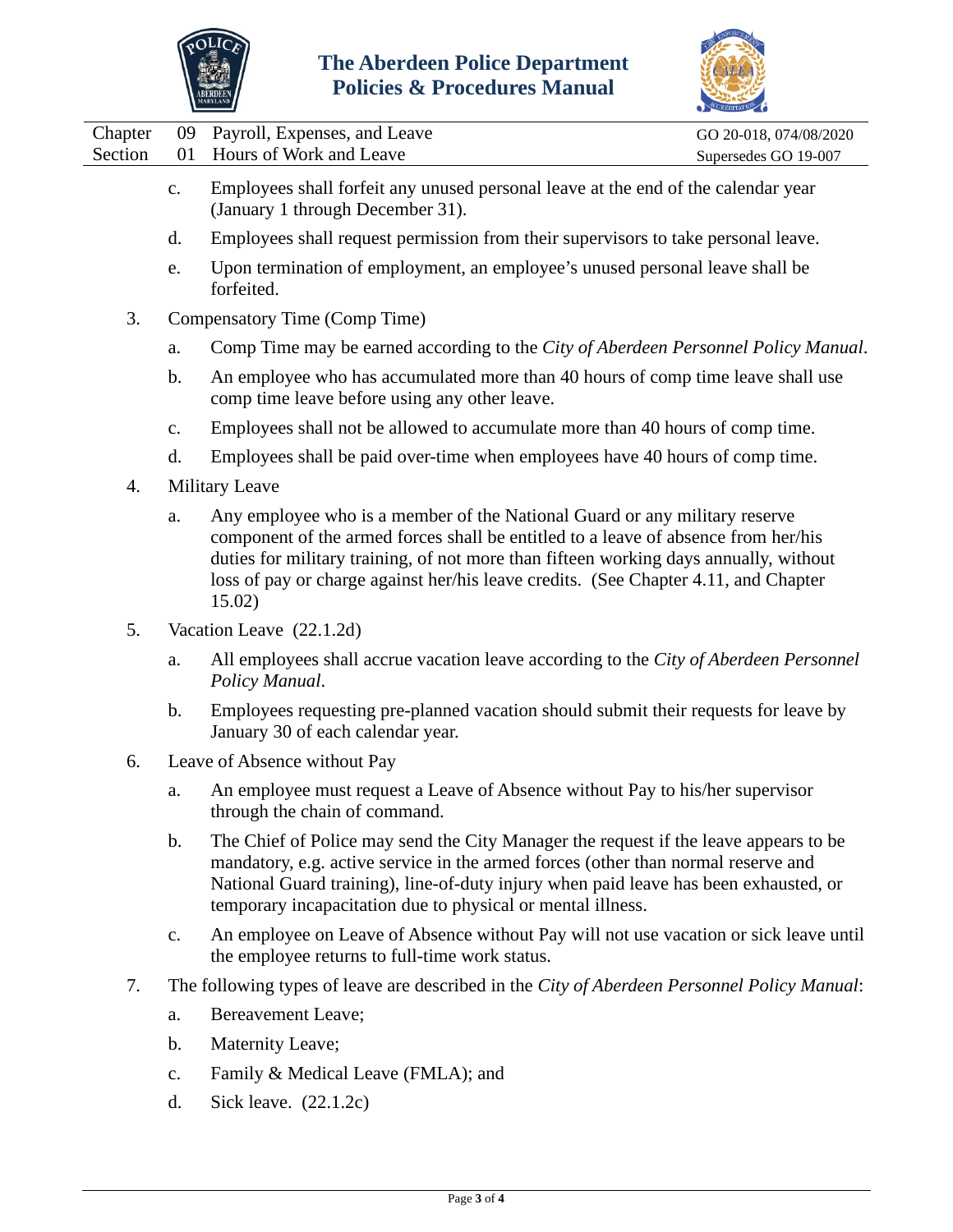



|  | Chapter 09 Payroll, Expenses, and Leave | GO 20-018, 074/08/2020 |
|--|-----------------------------------------|------------------------|
|  | Section 01 Hours of Work and Leave      | Supersedes GO 19-007   |

- 8. Liberal Leave
	- a. The declaration of a liberal leave status within the Aberdeen Police Department is established by the Chief of Police when the City of Aberdeen determines that such a status is required for City employees.
	- b. Employees on liberal leave shall follow the *City of Aberdeen Personnel Policy Manual* unless directed otherwise by the Chief of Police.
		- 1) During a period of liberal leave, non-essential Department employees may elect to stay at home or leave work during their assigned work hours.
		- 2) These employees must inform their supervisors of their intentions to use leave instead of coming to work; however, no previous leave approval is necessary.
		- 3) During a period of liberal leave, an employee may elect to work from home if:
			- a) The employee previously has been approved to work remotely; and
			- b) The employee has supervisor approval.
	- c. Essential employees are those employees who provide essential services to Aberdeen, and who are required to report to work as scheduled when:
		- 1) City offices are closed;
		- 2) There are delayed openings or early closure of City offices; or
		- 3) Liberal leave is authorized for City employees.
	- d. The following Police Department employees are designated as essential employees:
		- 1) All Sworn Officers; and
		- 2) All Police Communications Officers.
	- e. The following Police Department employees are designated as non-essential employees:
		- 1) Accreditation Manager;
		- 2) Administrative Supervisor;
		- 3) Code Enforcement Officer;
		- 4) Sr. Administrative Specialist; and
		- 5) Records Clerk.
	- f. The Chief of Police has the authority to:
		- 1) Modify the list of essential employees; and/or
		- 2) Activate selected non-essential employees to respond in certain situations.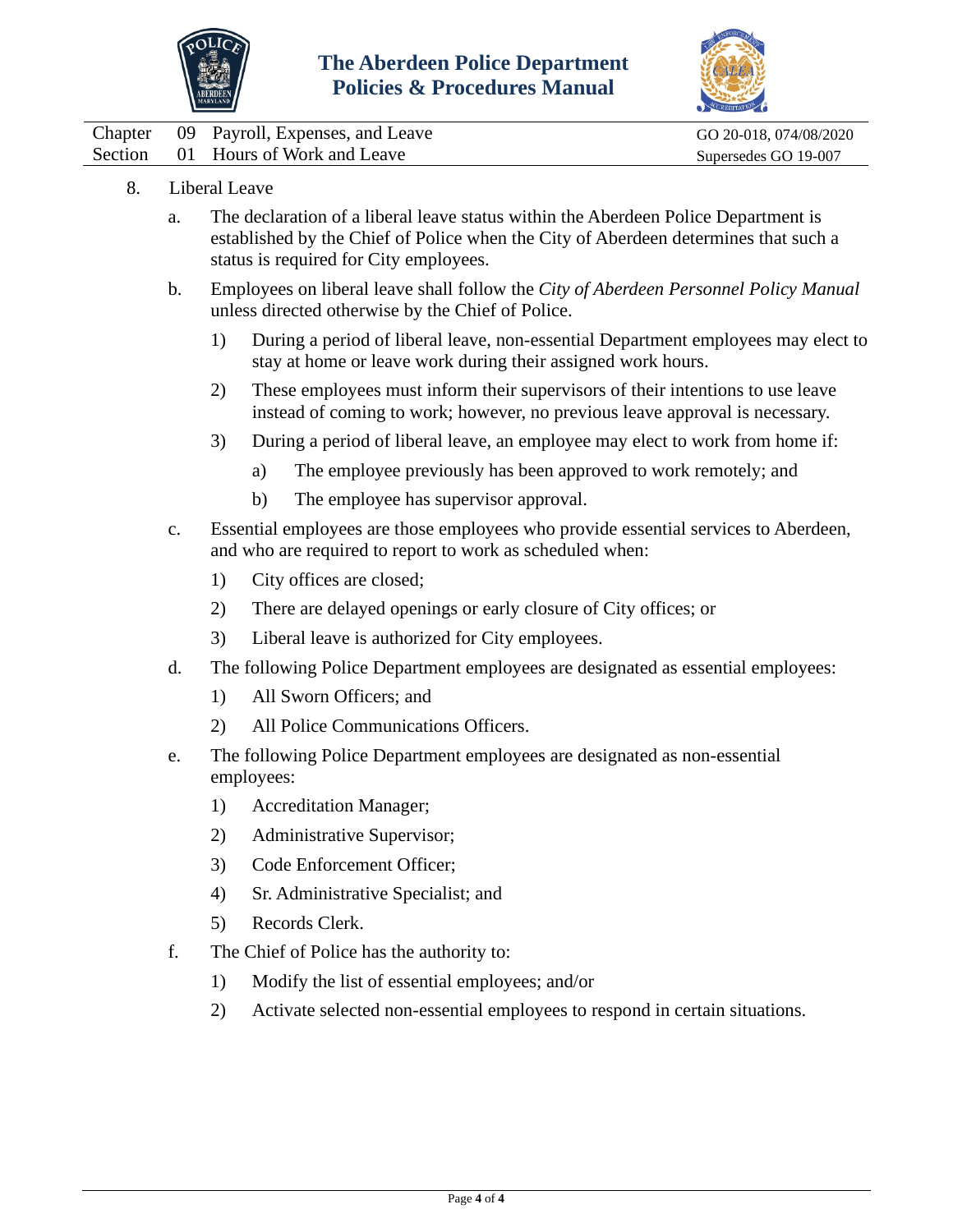



<span id="page-5-0"></span>

|  | Chapter 09 Payroll, Expenses, and Leave | GO 20-029, 12/1/2020 |
|--|-----------------------------------------|----------------------|
|  | Section 02 Compensation and Allowances  | Supersedes GO 14-095 |

# **A. Policy**

- 1. Every employee of the Department shall receive such salary as may be provided for in the budget dependent on the rank or classification held by such employee.
- 2. The Aberdeen Police Department to utilize overtime where the failure to do so would compromise the mission of the Department.
- 3. Except as permitted by the Workmen's Compensation Law, or rule, no employee of the Department shall receive any money or other thing of value for any services performed by him or her as an employee of the Department or otherwise resulting from such employment.

#### **B. Salary Plan**

- 1. The salary plan includes:
	- a. Entry-level salaries for sworn and nonsworn employees; (22.1.1a)
	- b. Salary differential within ranks of sworn and levels of nonsworn employees; and (22.1.1b)
	- c. Salary differential between ranks of sworn and levels of nonsworn employees. (22.1.1c)

#### **C. Overtime Compensation**

- 1. Overtime will be controlled through careful advanced planning of the activities of every employee.
	- a. Assignments should be scheduled, whenever possible, to conclude within a normal, eight-hour, nine-hour, or twelve-hour workday, appropriately.
	- b. Supervisors shall be aware of each of their subordinates' assignments and shall be prepared to provide necessary relief if such assignments will exceed the normal scheduled shift.
- 2. Consideration will be given to assigned court dates when scheduling employees.
	- a. Court appearances may result in legitimate overtime when they cannot be anticipated or for some reason, handled through scheduling.
	- b. Supervisors shall detect situations contributing to excessive court time or patterns of untimely court appearances.
- 3. Employees assigned to duty at times other than their regularly scheduled shift, shall be granted overtime.
	- a. They shall revert to their regular duty status when the overtime assignment has been completed or at the time their regularly scheduled shift commences, whichever comes earliest.
	- b. Employees not scheduled for duty, shall revert to an off-duty status.
- 4. Unless exception as noted, duty hours shall commence when employees have arrived at their assigned area of responsibility.
- 5. In emergency situations, supervisors shall ensure the timely relief of personnel.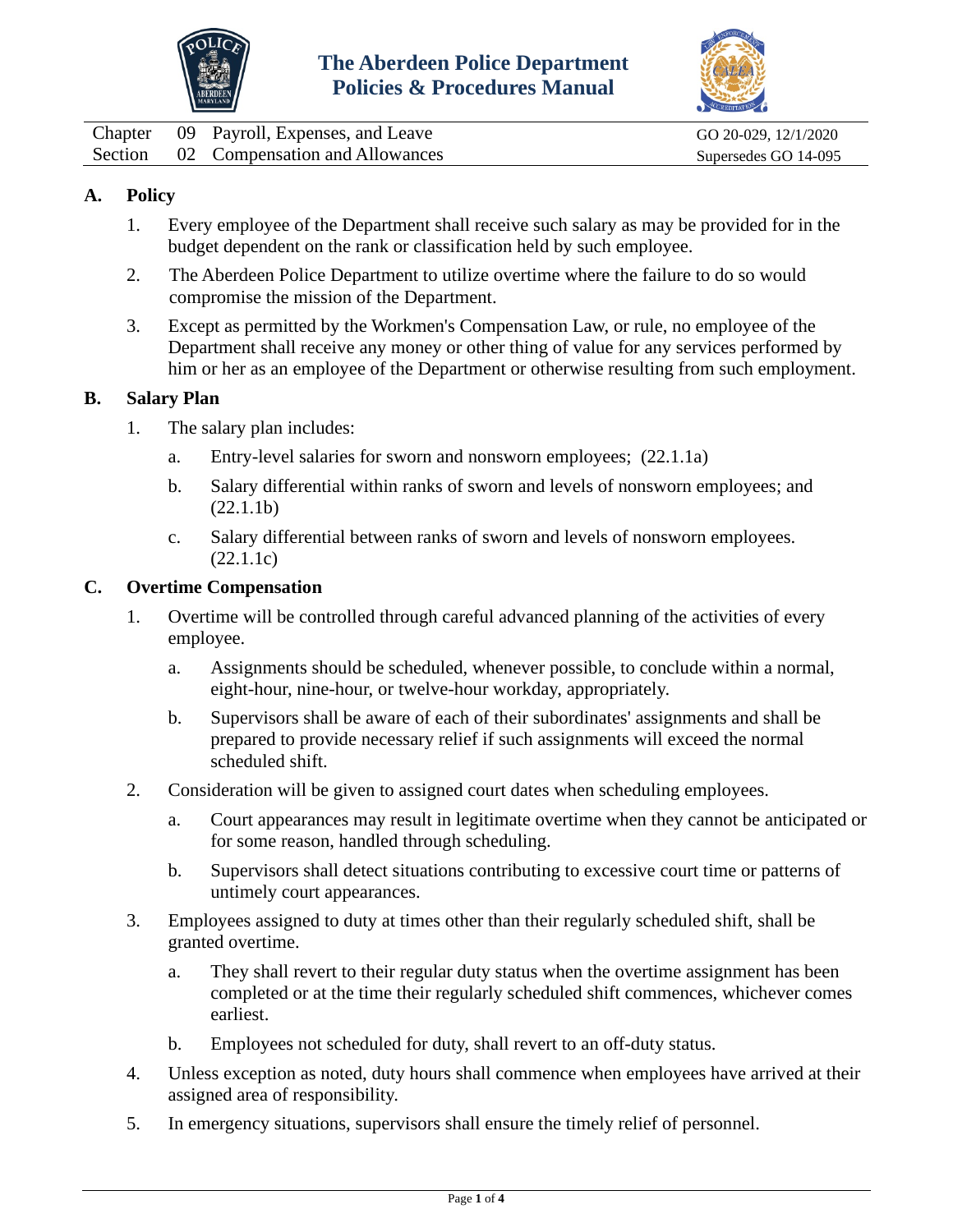



|  | Chapter 09 Payroll, Expenses, and Leave | GO 20-029, 12/1/2020 |
|--|-----------------------------------------|----------------------|
|  | Section 02 Compensation and Allowances  | Supersedes GO 14-095 |

- a. When a situation has been brought under control, the supervisor may minimize manpower or temporarily suspend the operation without sacrificing security.
- 6. A law enforcement employee called out on a day which is not a regularly scheduled workday, or during a regularly scheduled workday after going off duty, shall be compensated at one and one-half times the employee's regular hourly rate. (22.1.1f)
- 7. Law enforcement employees, who are scheduled to appear in court on official duty during an off-duty day, or during an on-duty day before the start of a scheduled shift, or after having gone off-duty, shall be compensated at one and one-half times their regular hourly rate. (22.1.1f)
- 8. Authorization
	- a. All overtime shall be authorized and approved by the employee's supervisor.
		- 1) When necessary, the patrol supervisor may authorize employees to work necessary overtime, however, all supervisors will be held accountable for the prudent authorization of overtime.
	- b. When authorizing overtime, supervisors will, whenever possible, first consider those employees who have accrued the least amount of overtime.
	- c. Overtime shall not be worked at the option of the employee, and must be approved by a supervisor.
	- d. Supervisors will ensure that there is adequate justification for all overtime granted to their assigned officers.

## **D. Holiday Compensation**

- 1. Officers assigned to work the 4x2 schedule shall have Holidays included in their Regular Duty Schedule.
- 2. Officers not assigned to work the 4x2 schedule shall receive 11 paid holidays per calendar year.

## **E. Expenses**

- 1. The Chief of Police may approve the payment of expenses incurred by employees of the Department in the discharge of their official duties, including expenses for lodging and subsistence while such employee is away from the immediate area.
- 2. Such requests will be approved in advance.
- **F. Payment for Court Appearances** (Retired Police Officer)
	- 1. When a retired member is summoned by a court, within one (1) year from the member's retirement date, to appear and give testimony in a matter arising within the scope of his employment while the retiree was an active Aberdeen Police Officer, such retiree shall be paid a flat rate of fifty dollars (\$50.00) as compensation for all time spent.
	- 2. The retiree may be required to present proof of attendance satisfactory to the agency prior to payment.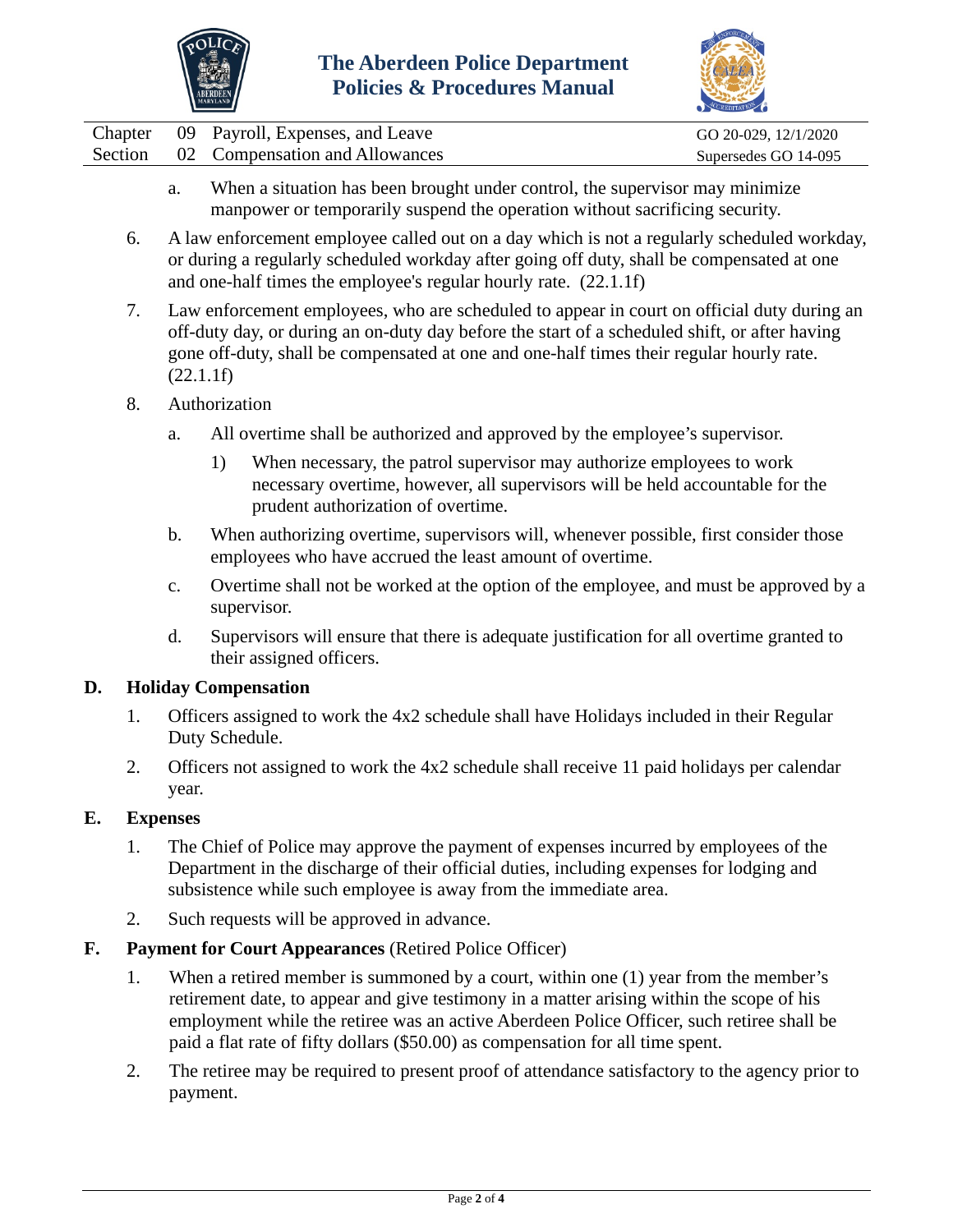



|  | Chapter 09 Payroll, Expenses, and Leave | GO 20-029, 12/1/2020 |
|--|-----------------------------------------|----------------------|
|  | Section 02 Compensation and Allowances  | Supersedes GO 14-095 |

# **G. Bonus Pay for Field Training Officer and Police Communications Officer Trainers** (22.1.1g)

1. The Department shall provide compensation to Field Training Officers and Police Communications Officer Trainers during the actual training of new officers and new police communication officers.

#### **H. Bonus Pay for Officer Acting for Higher Ranking Officer (Officer in Charge)** (22.1.1g)

- 1. The Department shall provide compensation to sworn personnel serving in an Acting capacity during the extended absence of a higher-ranking officer, due to long term illness, military recall, or other select times as designated by the Chief of Police.
- 2. Sworn members of the Department shall be held accountable for their actions and the decisions made to direct the police operations during the time he/she is serving in the Acting capacity.
- 3. The following criteria shall exist before personnel can be eligible for bonus pay:
	- a. The employee will complete 30 days (in succession or near succession, excluding RDO) in the specifically vacant position prior to becoming eligible for bonus pay;
	- b. Any employee considered shall have to have at minimum an average evaluation for the period preceding the potential position placement; and
	- c. The Chief of Police shall be authorized to fill the position;
		- 1) The employee can be removed from the position for any cause as determined by the Chief; and
		- 2) The employee shall relinquish any claim to the described bonus pay.
	- d. The employee in the position agrees to the parameters as stated in this order and agrees to relinquish such position and accompanying bonus when the supervisory position is filled due to the supervisor previously holding the position returns to duty, the position filled by promotion or other such circumstance.

#### **I. Documentation of Bonus Pay**

- 1. Authorization for bonus pay per this Order will be processed through City of Aberdeen Payroll, thereby subjecting the compensation to taxes, etc.
- 2. Every employee being offered this compensation will do so according to the terms of this order and will acknowledge such by signature.
- 3. The original signed order shall be forwarded to Human Resources.
- 4. A copy shall be placed in the employee's personnel file.

## **J. Clothing Allowances** (22.2.5)

- 1. Full time employees are eligible to receive certain clothing allowances:
	- a. Clothing allowance
		- 1) Command Staff, Criminal Investigators, and Special Operations Personnel who are required to wear business attire as part of their official duties:
			- a) \$200, two times per year.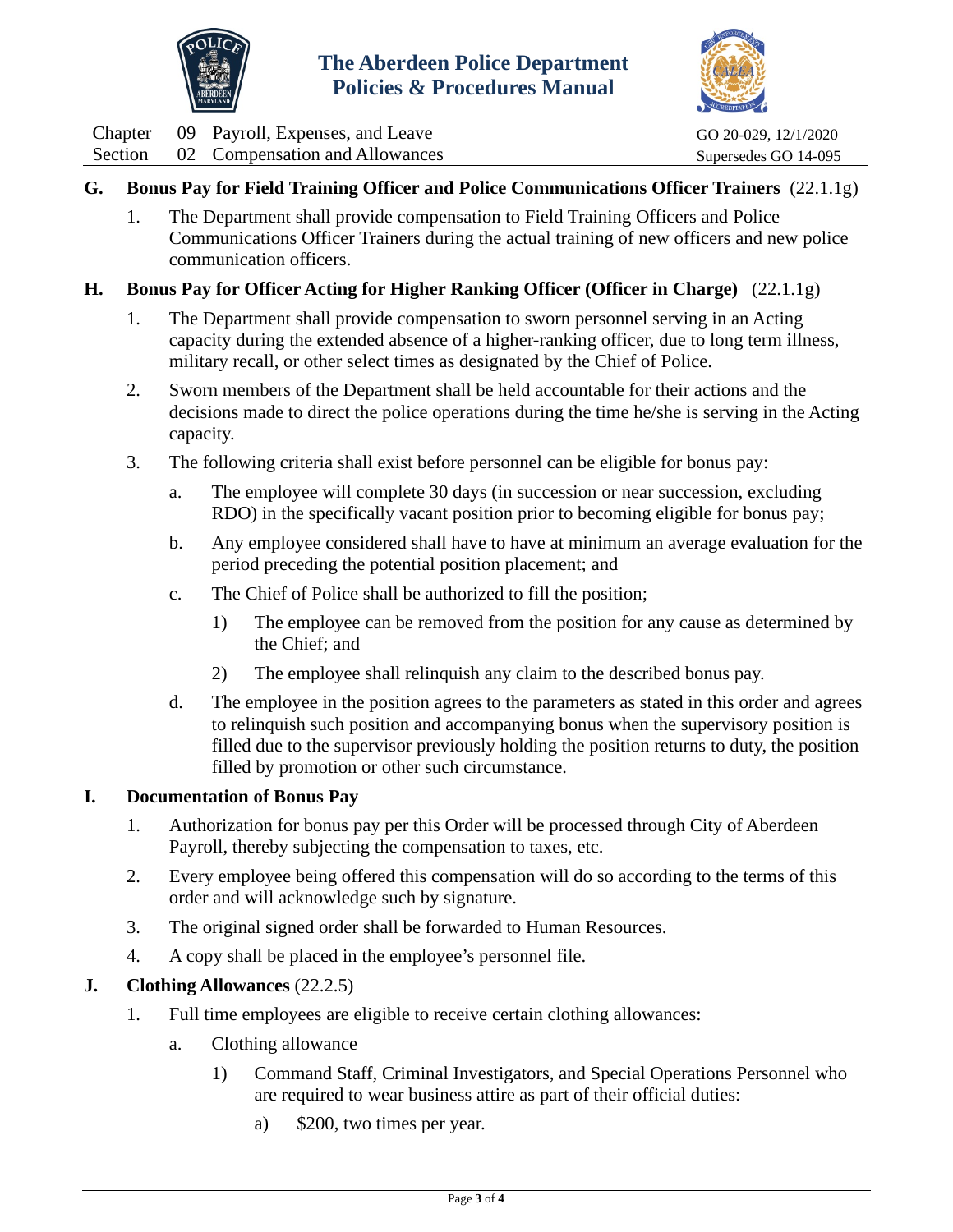



|  | Chapter 09 Payroll, Expenses, and Leave | GO 20-029, 12/1/2020 |
|--|-----------------------------------------|----------------------|
|  | Section 02 Compensation and Allowances  | Supersedes GO 14-095 |

- b. Shoes Allowance
	- 1) Sworn and Nonsworn employees who are required to wear a uniform and specific type of footwear as part of their official duties:
		- a) \$50 per year.
- c. Cleaning Allowance
	- 1) Sworn and Nonsworn employees who are required to wear a uniform as part of their official duties:
		- a) \$75 per quarter.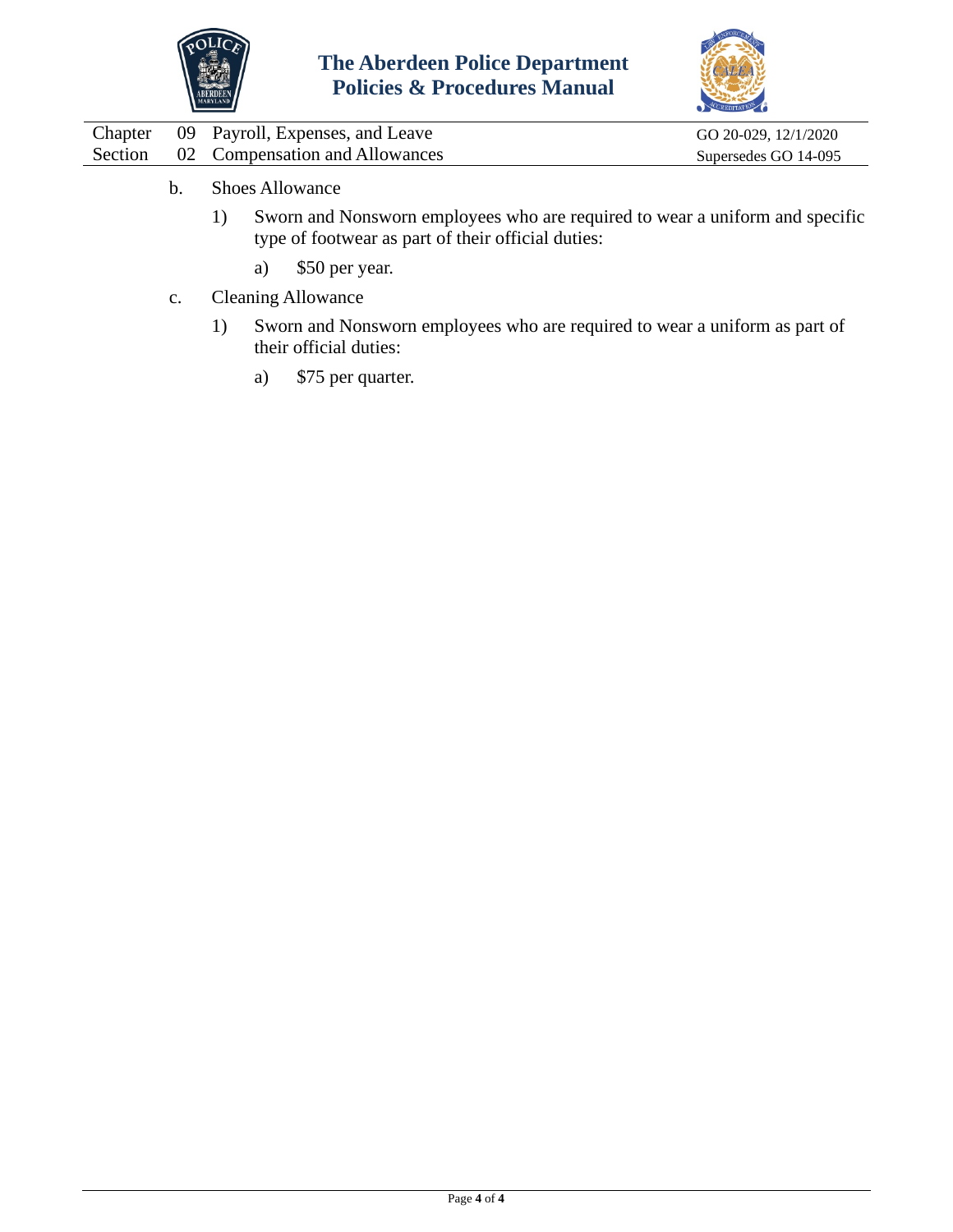



<span id="page-9-0"></span>

|  | Chapter 09 Payroll, Expenses, and Leave           | GO 13-027, 8/12/13         |
|--|---------------------------------------------------|----------------------------|
|  | Section 03 Overtime Timekeeping and Recordkeeping | Supersedes Original Policy |

# **A. Policy**

1. Employees will complete Request for Overtime or Comptime slips every time hours are worked over regular time.

## **B. Instructions for Completing Request for Overtime or Comptime Slips**

- 1. Indicate Overtime or Comptime.
- 2. Fill in the specific overtime code:
	- a. Harford County Public Schools......PDHCPS
	- b. Highway Safety ..............................PDHWYS
	- c. HUD ...............................................PDRSPH
	- d. Library ............................................PDLIBR
	- e. Ripken Stadium ..............................PDSTAD
	- f. Safe Streets.....................................PDSAFE
	- g. Saks Fifth Avenue...........................PDSAKS
- 3. Fill in the Date worked.
- 4. Fill in the Time(s) of the overtime or comptime.
- 5. Fill in the Incident Report number, where applicable.
- 6. Describe the Reason for the overtime or comptime.
- 7. Sign the Request.

## **C. Employee Responsibilities**

- 1. Employees are responsible for the accuracy of all their time keeping submissions.
- 2. Complete the Request for Overtime or Comptime Slip (Requests) for all overtime or comptime requested.
- 3. In the computerized timekeeping system,
	- a. Enter the specific overtime or comptime code.
	- b. Write in the specific overtime name (HUD, Library, etc.) in the far right column in the same row the overtime was worked.
- 4. Submit the completed slip to the immediate supervisor for approval.

## **D. Supervisor Responsibilities**

- 1. Supervisors should hold employees accountable for inaccuracies in their time keeping submissions.
- 2. Supervisors are responsible to submit accurate time keeping records to Division Commanders.
- 3. Collect Requests from employees.
- 4. Verify that the time was worked.
- 5. Compare entries with computerized timekeeping records.